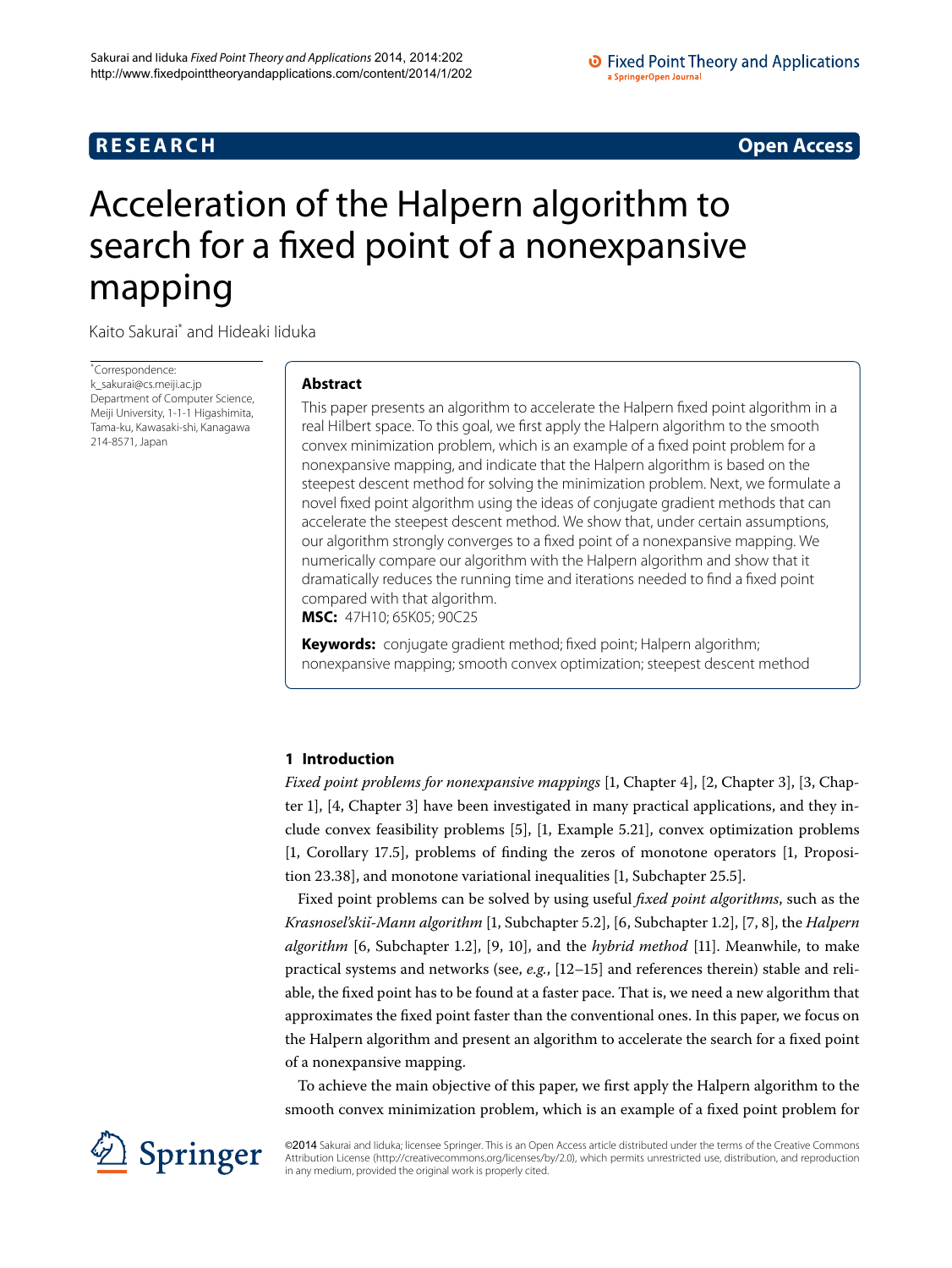a nonexpansive mapping, and indicate that the Halpern algorithm is based on *the steepest* descent method [16[,](#page-10-13) Subchapter 3.3] for solving the minimization problem.

A number of iterative methods [16[,](#page-10-13) Chapters 5-19] have been proposed to accelerate the steepest descent method. In particular[,](#page-10-13) *conjugate gradient methods* [16, Chapter 5] have been widely used as an efficient accelerated version of most gradient methods. Here, we focus on the conjugate gradient methods and devise an algorithm blending the conjugate gradient methods with the Halpern algorithm.

Our main contribution is to propose a novel algorithm for finding a fixed point of a nonexpansive mapping, for which we use the ideas of accelerated conjugate gradient methods for optimization over the fixed point set  $[17, 18]$ , and prove that the algorithm converges to some fixed point in the sense of the strong topology of a real Hilbert space. To demonstrate the effectiveness and fast convergence of our algorithm, we numerically compare our algorithm with the Halpern algorithm. Numerical results show that it dramatically reduces the running time and iterations needed to find a fixed point compared with that algorithm.

<span id="page-1-0"></span>This paper is organized as follows. Section 2 gives the mathematical preliminaries. Section 3 devises the acceleration algorithm for solving fixed point problems and presents its convergence analysis. Section 4 applies the proposed and conventional algorithms to a concrete fixed point problem and provides numerical examples comparing them.

#### **2 Mathematical preliminaries**

Let *H* be a real Hilbert space with the inner product  $\langle \cdot, \cdot \rangle$  and its induced norm  $\|\cdot\|$ , and let N be the set of all positive integers including zero.

#### **2.1 Fixed point problem**

Suppose that  $C \subset H$  is nonempty, closed, and convex. A mapping  $T: C \to C$  is said to be *nonexpansive* [1[,](#page-10-2) Definition 4.1(ii)], [\[](#page-10-3)2, (3.2)], [3, Subchapter 1.1], [4, Subchapter 3.1] if

$$
||T(x) - T(y)|| \le ||x - y||
$$
  $(x, y \in C).$ 

The *fixed point set* of  $T: C \rightarrow C$  is denoted by

<span id="page-1-1"></span>Fix
$$
(T)
$$
 := { $x \in C$ :  $T(x) = x$  }.

The *metric projection* onto *C* [\[](#page-10-0)1, Subchapter 4.2, Chapter 28] is denoted by  $P_C$ . It is defined by  $P_C(x) \in C$  and  $||x - P_C(x)|| = \inf_{y \in C} ||x - y||$  ( $x \in H$ ).  $P_C$  is nonexpansive with  $Fix(P_C) = C$  [\[](#page-10-0)1, Proposition 4.8, (4.8)].

**Proposition 2.1** Suppose that  $C \subset H$  is nonempty, closed, and convex,  $T: C \rightarrow C$  is non*expansive, and*  $x \in H$ *. Then* 

- (i)  $[1,$  $[1,$  Corollary 4.15,  $[2,$  Lemma 3.4,  $[3,$  Proposition 5.3,  $[4,$  Theorem 3.1.6  $Fix(T)$  *is closed and convex*.
- (ii) [\[](#page-10-0)1, Theorem 3.14]  $\hat{x} = P_C(x)$  *if and only if*  $\langle x \hat{x}, y \hat{x} \rangle \le 0$  ( $y \in C$ ).

Proposition 2.1(i) guarantees that if Fix(*T*)  $\neq$  Ø,  $P_{Fix(T)}(x)$  exists for all  $x \in H$ . This paper discusses the following fixed point problem.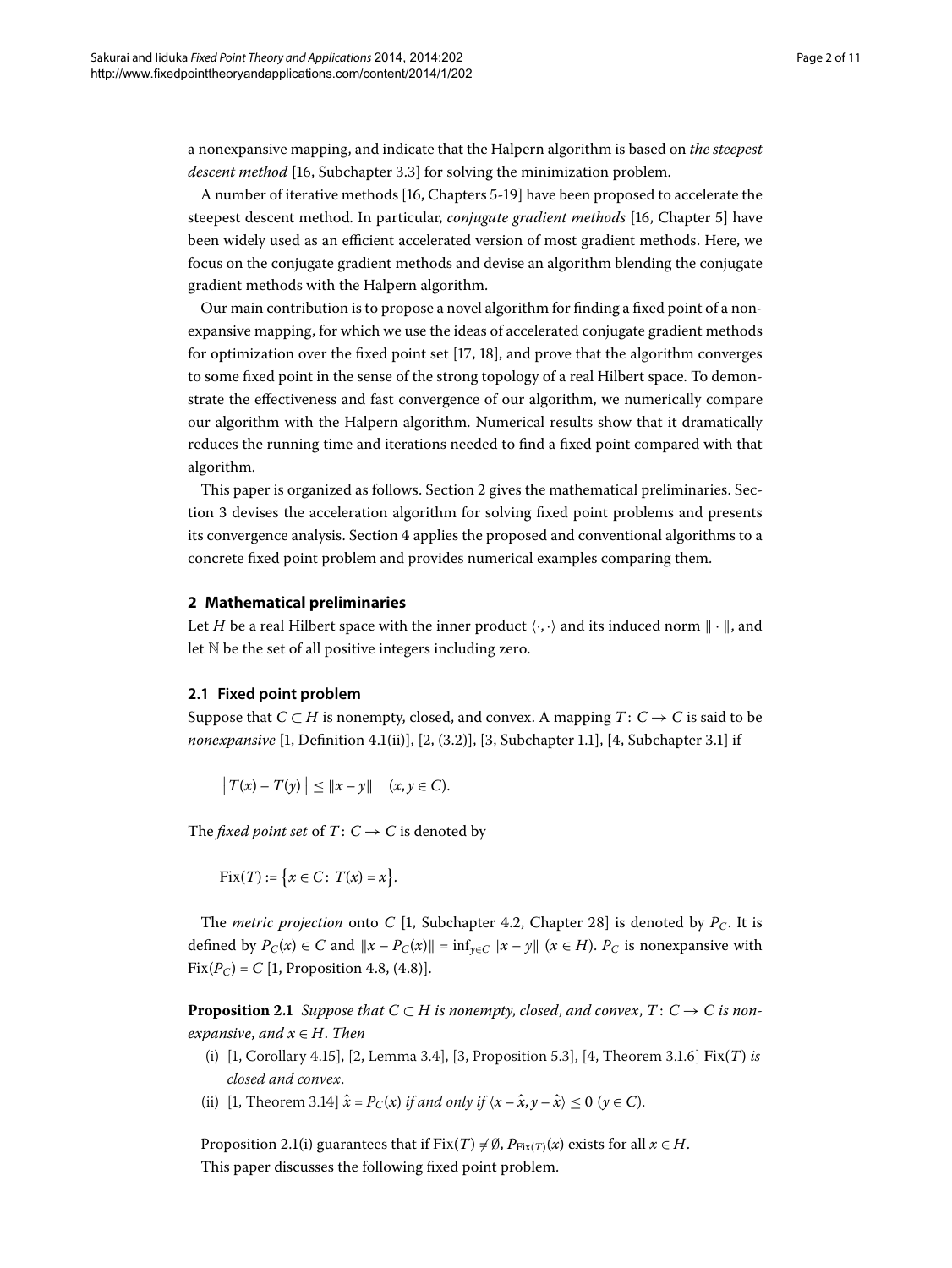<span id="page-2-1"></span>**Problem 2.1** Suppose that  $T: H \to H$  is nonexpansive with  $Fix(T) \neq \emptyset$ . Then

<span id="page-2-0"></span>find  $x^* \in H$  such that  $T(x^*) = x^*$ .

#### **2.2 The Halpern algorithm and our algorithm**

*The Halpern algorithm* generates the sequence  $(x_n)_{n\in\mathbb{N}}$  [6[,](#page-10-8) Subchapter 1.2] [9, 10] as follows: given  $x_0 \in H$  and  $(\alpha_n)_{n \in \mathbb{N}}$  satisfying  $\lim_{n \to \infty} \alpha_n = 0$ ,  $\sum_{n=0}^{\infty} \alpha_n = \infty$ , and  $\sum_{n=0}^{\infty} |\alpha_{n+1} - \alpha_n|$  $\alpha_n$ | < ∞,

<span id="page-2-3"></span>
$$
x_{n+1} := \alpha_n x_0 + (1 - \alpha_n) T(x_n) \quad (n \in \mathbb{N}).
$$
 (1)

Algorithm (1[\)](#page-2-0) strongly converges to  $P_{Fix(T)}(x_0)$  ( $\in Fix(T)$ ) [\[](#page-10-8)6, Theorem 6.17], [9, 10].

Here, we shall discuss Problem 2[.](#page-2-1)1 when  $Fix(T)$  is the set of all minimizers of a convex, continuously Fréchet differentiable functional  $f$  over  $H$  and see that algorithm [\(](#page-2-0)1) is based on the *steepest descent method* [16, Subchapter 3.3] to minimize *f* over *H*. Suppose that the gradient of *f*, denoted by  $\nabla f$ , is Lipschitz continuous with a constant  $L > 0$  and define  $T^f: H \to H$  by

$$
T^f := I - \alpha \nabla f,\tag{2}
$$

where  $\alpha \in (0, 2/L]$  and  $I: H \rightarrow H$  stands for the identity mapping. Accordingly,  $T^f$  satisfies the nonexpansivity condition (see, e.g., [12, Proposition 2.3]) and

<span id="page-2-2"></span>
$$
Fix(T^f) = \underset{x \in H}{\text{argmin}} f(x) := \Big\{ x^\star \in H : f(x^\star) = \underset{x \in H}{\text{min}} f(x) \Big\}.
$$

Therefore, algorithm [\(](#page-2-0)1) with  $T := T^f$  can be expressed as follows.

$$
\begin{cases}\nd_{n+1}^{f} := -\nabla f(x_n), \\
y_n := T^f(x_n) = x_n - \alpha \nabla f(x_n) = x_n + \alpha d_{n+1}^f, \\
x_{n+1} := \alpha_n x_0 + (1 - \alpha_n) y_n \quad (n \in \mathbb{N}).\n\end{cases}
$$
\n(3)

This implies that algorithm  $(3)$  $(3)$  uses the steepest descent direction  $[16,$  $[16,$  Subchapter 3.3]  $d_{n+1}^{f,\text{SDD}} := -\nabla f(x_n)$  $d_{n+1}^{f,\text{SDD}} := -\nabla f(x_n)$  of *f* at  $x_n$ , and hence algorithm (3) is based on the steepest descent method.

Meanwhile, *conjugate gradient methods* [\[](#page-10-13)16, Chapter 5] are popular acceleration methods of the steepest descent method. The *conjugate gradient direction* of *f* at  $x_n$  ( $n \in \mathbb{N}$ ) is  $d_{n+1}^{f, \text{CGD}} := -\nabla f(x_n) + \beta_n d_n^{f, \text{CGD}}$ , where  $d_0^{f, \text{CGD}} := -\nabla f(x_0)$  and  $(\beta_n)_{n \in \mathbb{N}} \subset (0, \infty)$ , which, to-gether with [\(](#page-2-3)2), implies that

<span id="page-2-4"></span>
$$
d_{n+1}^{f, \text{CGD}} = \frac{1}{\alpha} \left( T^f(x_n) - x_n \right) + \beta_n d_n^{f, \text{CGD}}.
$$
\n
$$
(4)
$$

Therefore, by replacing  $d_{n+1}^f := -\nabla f(x_n)$  $d_{n+1}^f := -\nabla f(x_n)$  $d_{n+1}^f := -\nabla f(x_n)$  in algorithm (3) with  $d_{n+1}^{f,\text{CGD}}$  defined by (4), we can formulate a novel algorithm for solving Problem 2.1.

Before presenting the algorithm, we provide the following lemmas which are used to prove the main theorem.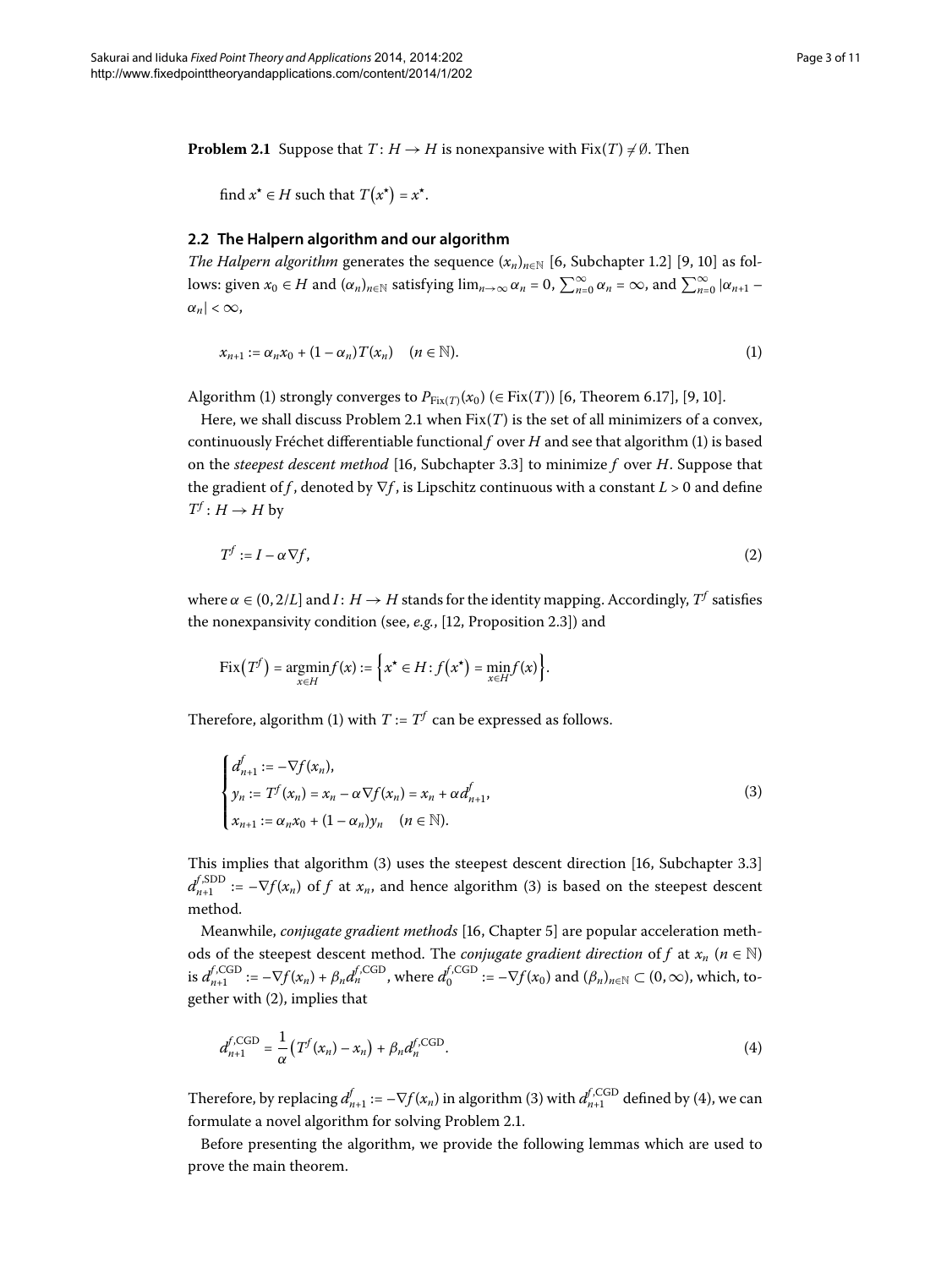<span id="page-3-5"></span><span id="page-3-4"></span><span id="page-3-0"></span>**Proposition 2.2** [6[,](#page-10-5) Lemmas 1.2 and 1.3] *Let*  $(a_n)_{n \in \mathbb{N}}$ ,  $(b_n)_{n \in \mathbb{N}}$ ,  $(c_n)_{n \in \mathbb{N}}$ ,  $(\alpha_n)_{n \in \mathbb{N}} \subset (0, \infty)$ *be sequences with*  $a_{n+1} \leq (1 - \alpha_n)a_n + \alpha_n b_n + c_n$  *(* $n \in \mathbb{N}$ *). Suppose that*  $\sum_{n=0}^{\infty} \alpha_n = \infty$ ,  $\limsup_{n\to\infty} b_n \leq 0$ , and  $\sum_{n=0}^{\infty} c_n < \infty$ . *Then*  $\lim_{n\to\infty} a_n = 0$ .

<span id="page-3-1"></span>**Proposition 2.3** [\[](#page-10-16)19, Lemma 1] *Suppose that*  $(x_n)_{n \in \mathbb{N}} \subset H$  weakly converges to  $x \in H$  and  $y \neq x$ . *Then*  $\liminf_{n\to\infty} ||x_n - x|| < \liminf_{n\to\infty} ||x_n - y||$ .

#### **3 Acceleration of the Halpern algorithm**

We present the following algorithm.

#### **Algorithm 3.1**

- Step 0. Choose  $\mu \in (0,1], \alpha > 0$ , and  $x_0 \in H$  arbitrarily, and set  $(\alpha_n)_{n \in \mathbb{N}} \subset (0,1), (\beta_n)_{n \in \mathbb{N}} \subset$  $[0, \infty)$ . Compute  $d_0 := (T(x_0) - x_0)/\alpha$ .
- Step 1. Given  $x_n, d_n \in H$ , compute  $d_{n+1} \in H$  by

$$
d_{n+1}:=\frac{1}{\alpha}\big(T(x_n)-x_n\big)+\beta_nd_n.
$$

Compute  $x_{n+1} \in H$  as follows.

$$
\begin{cases} y_n := x_n + \alpha d_{n+1}, \\ x_{n+1} := \mu \alpha_n x_0 + (1 - \mu \alpha_n) y_n. \end{cases}
$$

<span id="page-3-2"></span>Put 
$$
n := n + 1
$$
, and go to Step 1.

We can check that Algorithm 3[.](#page-3-1)1 coincides with the Halpern algorithm [\(](#page-2-0)1) when  $\beta_n := 0$  $(n \in \mathbb{N})$  and  $\mu := 1$ .

This section makes the following assumptions.

**Assumption 3.1** The sequences  $(\alpha_n)_{n \in \mathbb{N}}$  and  $(\beta_n)_{n \in \mathbb{N}}$  satisfy<sup>a</sup>

(C1) 
$$
\lim_{n \to \infty} \alpha_n = 0
$$
, (C2)  $\sum_{n=0}^{\infty} \alpha_n = \infty$ , (C3)  $\sum_{n=0}^{\infty} |\alpha_{n+1} - \alpha_n| < \infty$ ,  
(C4)  $\beta_n \le \alpha_n^2$   $(n \in \mathbb{N})$ .

<span id="page-3-3"></span>Moreover,  $(x_n)_{n \in \mathbb{N}}$  in Algorithm 3[.](#page-3-1)1 satisfies

(C5)  $(T(x_n) - x_n)_{n \in \mathbb{N}}$  is bounded.

Let us do a convergence analysis of Algorithm 3[.](#page-3-1)1.

**Theorem 3[.](#page-3-1)1** *Under Assumption* 3.1, *the sequence*  $(x_n)_{n \in \mathbb{N}}$  *generated by Algorithm* 3.1 *strongly converges to*  $P_{\text{Fix}(T)}(x_0)$ .

Algorithm 3[.](#page-3-1)1 when  $\beta_n := 0$  ( $n \in \mathbb{N}$ ) is the Halpern algorithm defined by

$$
x_{n+1} := \mu \alpha_n x_0 + (1 - \mu \alpha_n) T(x_n) \quad (n \in \mathbb{N}).
$$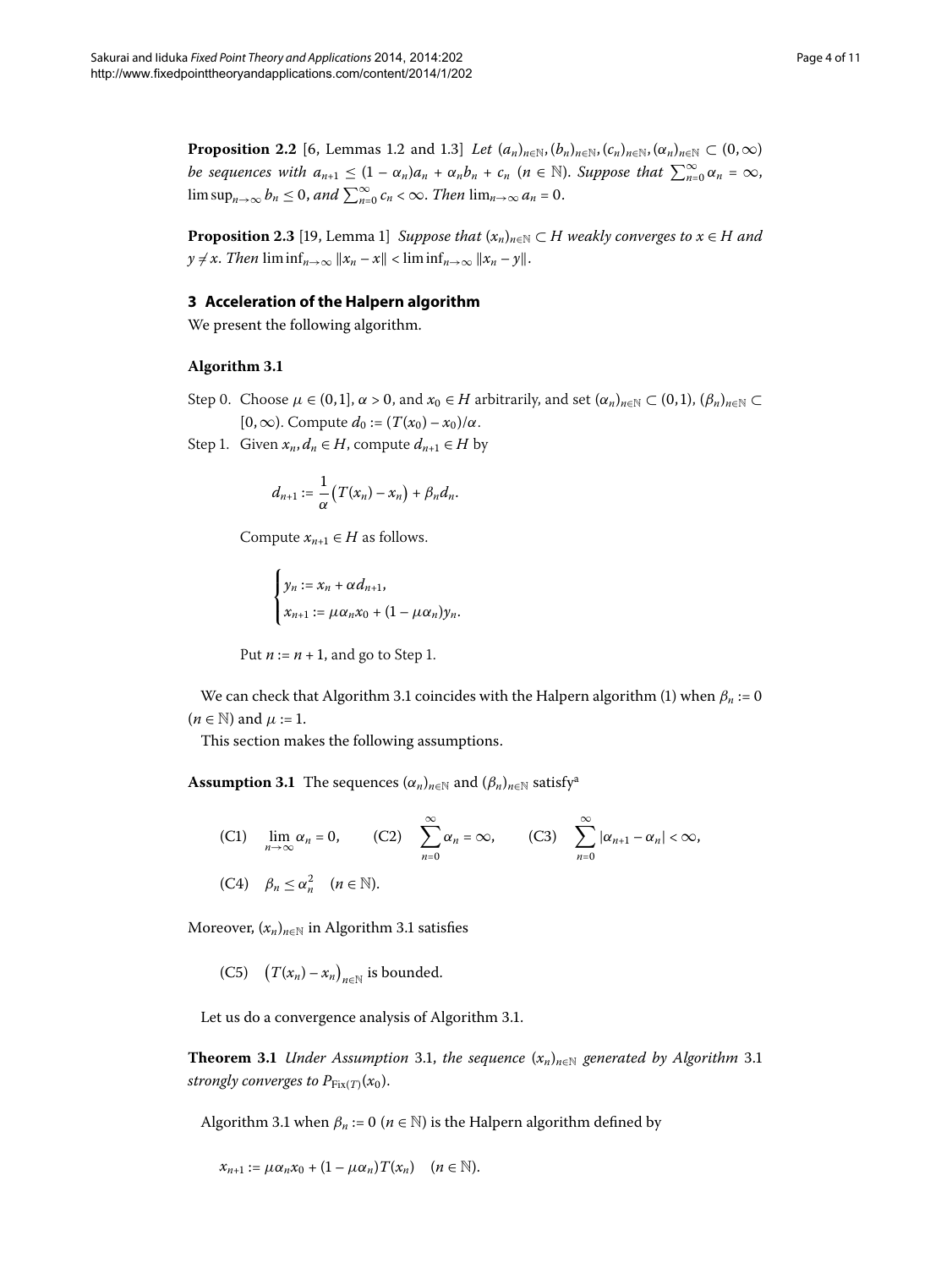Hence, the nonexpansivity of *T* ensures that, for all  $x \in Fix(T)$  and for all  $n \in \mathbb{N}$ ,

<span id="page-4-0"></span>
$$
||x_{n+1} - x|| = ||\mu \alpha_n (x_0 - x) + (1 - \mu \alpha_n) (T(x_n) - x)||
$$
  
\n
$$
\leq \mu \alpha_n ||x_0 - x|| + (1 - \mu \alpha_n) ||T(x_n) - x||
$$
  
\n
$$
\leq \mu \alpha_n ||x_0 - x|| + (1 - \mu \alpha_n) ||x_n - x||.
$$
\n(5)

Suppose that  $n := 0$ . From (5[\)](#page-4-0), we have  $||x_1 - x|| \le \mu \alpha_0 ||x_0 - x|| + (1 - \mu \alpha_0) ||x_0 - x|| = ||x_0 - x||$ . Assume that  $||x_m - x|| \le ||x_0 - x||$  for some  $m \in \mathbb{N}$ . Then [\(](#page-4-0)5) implies that  $||x_{m+1} - x|| \le$  $\mu\alpha_m \|x_0 - x\| + (1 - \mu\alpha_m) \|x_m - x\| \leq \mu\alpha_m \|x_0 - x\| + (1 - \mu\alpha_m) \|x_0 - x\| = \|x_0 - x\|.$  Hence, induction guarantees that

$$
||x_n - x|| \le ||x_0 - x|| \quad (n \in \mathbb{N}).
$$

Therefore, we find that  $(x_n)_{n\in\mathbb{N}}$  is bounded. Moreover, since the nonexpansivity of *T* ensures that  $(T(x_n))_{n\in\mathbb{N}}$  is also bounded, (C5) holds[.](#page-3-3) Accordingly, Theorem 3.1 says that if  $(\alpha_n)_{n \in \mathbb{N}}$  satisfies (C1)-(C3), Algorithm 3[.](#page-3-1)1 when  $\beta_n := 0$  ( $n \in \mathbb{N}$ ) (*i.e.*, the Halpern algorithm) strongly converges to  $P_{Fix(T)}(x_0)$ [.](#page-3-3) This means that Theorem 3.1 is a generalization of the convergence analysis of the Halpern algorithm.

#### **3.1 Proof of Theorem [3.1](#page-3-3)**

We first show the following lemma.

**Lemma 3[.](#page-3-2)1** Suppose that Assumption 3.1 holds. Then  $(d_n)_{n \in \mathbb{N}}$ ,  $(x_n)_{n \in \mathbb{N}}$ , and  $(y_n)_{n \in \mathbb{N}}$  are *bounded*.

*Proof* We have from (C1) and (C4) that  $\lim_{n\to\infty} \beta_n = 0$ . Accordingly, there exists  $n_0 \in \mathbb{N}$ such that  $\beta_n \leq 1/2$  for all  $n \geq n_0$ . Define  $M_1 := \max\{\|d_{n_0}\|, (2/\alpha) \sup_{n \in \mathbb{N}} \|T(x_n) - x_n\|\}.$  Then (C5) implies that  $M_1 < \infty$ . Assume that  $||d_n|| \leq M_1$  for some  $n \geq n_0$ . The triangle inequality ensures that

<span id="page-4-1"></span>
$$
||d_{n+1}|| = \left\|\frac{1}{\alpha}(T(x_n) - x_n) + \beta_n d_n\right\| \leq \frac{1}{\alpha}\left\|T(x_n) - x_n\right\| + \beta_n||d_n|| \leq M_1,
$$

which means that  $||d_n|| \leq M_1$  for all  $n \geq n_0$ , *i.e.*,  $(d_n)_{n \in \mathbb{N}}$  is bounded.

The definition of  $y_n$  ( $n \in \mathbb{N}$ ) implies that

$$
y_n = x_n + \alpha \left( \frac{1}{\alpha} \left( T(x_n) - x_n \right) + \beta_n d_n \right)
$$
  
= 
$$
T(x_n) + \alpha \beta_n d_n.
$$
 (6)

The nonexpansivity of *T* and (6[\)](#page-4-1) imply that, for all  $x \in Fix(T)$  and for all  $n \ge n_0$ ,

$$
||y_n - x|| = ||T(x_n) + \alpha \beta_n d_n - x||
$$
  
\n
$$
\leq ||T(x_n) - T(x)|| + \alpha \beta_n ||d_n||
$$
  
\n
$$
\leq ||x_n - x|| + \alpha M_1 \beta_n.
$$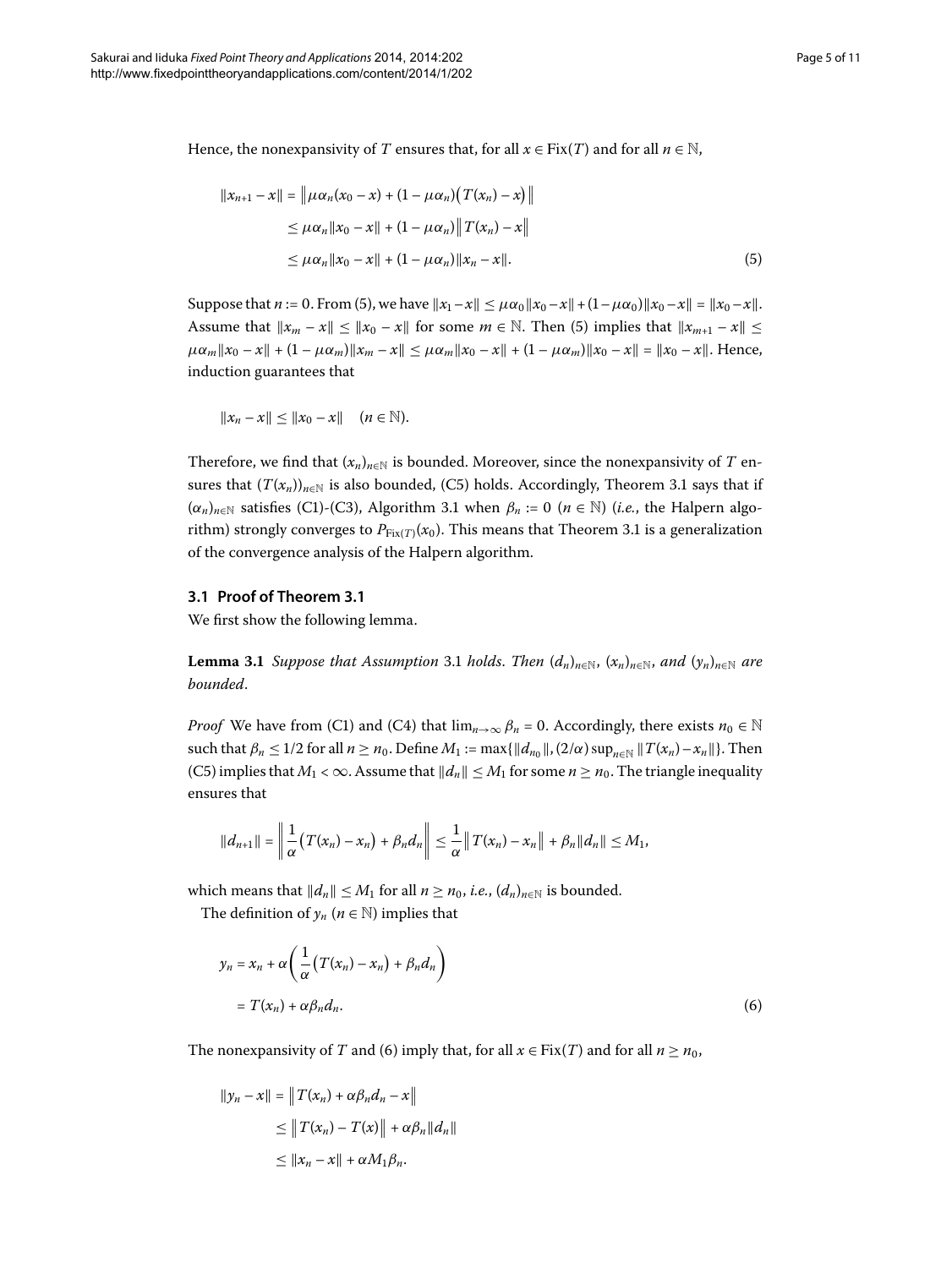Therefore, we find that, for all  $x \in Fix(T)$  and for all  $n \geq n_0$ ,

$$
||x_{n+1} - x|| = ||\mu \alpha_n (x_0 - x) + (1 - \mu \alpha_n)(y_n - x)||
$$
  
\n
$$
\leq \mu \alpha_n ||x_0 - x|| + (1 - \mu \alpha_n) ||y_n - x||
$$
  
\n
$$
\leq \mu \alpha_n ||x_0 - x|| + (1 - \mu \alpha_n) \{ ||x_n - x|| + \alpha M_1 \beta_n \}
$$
  
\n
$$
\leq (1 - \mu \alpha_n) ||x_n - x|| + \mu \alpha_n ||x_0 - x|| + \alpha M_1 \beta_n,
$$

which, together with (C4) and  $\alpha_n < 1$  ( $n \in \mathbb{N}$ ), means that, for all  $x \in Fix(T)$  and for all  $n \geq n_0$ ,

$$
||x_{n+1}-x|| \leq (1-\mu\alpha_n)||x_n-x|| + \mu\alpha_n \bigg(||x_0-x|| + \frac{\alpha M_1}{\mu}\bigg).
$$

<span id="page-5-2"></span>Induction guarantees that, for all  $x \in Fix(T)$  and for all  $n \geq n_0$ ,

$$
||x_n - x|| \le ||x_0 - x|| + \frac{\alpha M_1}{\mu}.
$$

Therefore,  $(x_n)_{n \in \mathbb{N}}$  is bounded.

The definition of  $y_n$  ( $n \in \mathbb{N}$ ) and the boundedness of  $(x_n)_{n \in \mathbb{N}}$  and  $(d_n)_{n \in \mathbb{N}}$  imply that  $(y_n)_{n \in \mathbb{N}}$  is also bounded. This completes the proof.  $\Box$ 

**Lemma .** *Suppose that Assumption* [.](#page-3-2) *holds*. *Then*

- (i)  $\lim_{n\to\infty} ||x_{n+1} x_n|| = 0.$
- (ii)  $\lim_{n\to\infty} ||x_n T(x_n)|| = 0.$
- (iii)  $\limsup_{n\to\infty}$   $\langle x_0 x^*, y_n x^* \rangle \leq 0$ , where  $x^* := P_{\text{Fix}(T)}(x_0)$ .

*Proof* (i) Equation (6), the triangle inequality, and the nonexpansivity of *T* imply that, for all  $n \in \mathbb{N}$ ,

<span id="page-5-0"></span>
$$
||y_{n+1} - y_n|| = ||T(x_{n+1}) - T(x_n) + \alpha(\beta_{n+1}d_{n+1} - \beta_n d_n)||
$$
  
\n
$$
\leq ||T(x_{n+1}) - T(x_n)|| + \alpha||\beta_{n+1}d_{n+1} - \beta_n d_n||
$$
  
\n
$$
\leq ||x_{n+1} - x_n|| + \alpha(\beta_{n+1}||d_{n+1}|| + \beta_n||d_n||),
$$

which, together with  $||d_n|| \le M_1$  ( $n \ge n_0$ ) and (C4), implies that, for all  $n \ge n_0$ ,

<span id="page-5-1"></span>
$$
||y_{n+1} - y_n|| \le ||x_{n+1} - x_n|| + \alpha M_1(\alpha_{n+1}^2 + \alpha_n^2). \tag{7}
$$

On the other hand, from  $\alpha_n \leq |\alpha_{n+1} - \alpha_n| + \alpha_{n+1}$  and  $\alpha_n < 1$  ( $n \in \mathbb{N}$ ), we have that, for all  $n \in \mathbb{N}$ ,

$$
\alpha_{n+1}^{2} + \alpha_{n}^{2} \leq \alpha_{n+1}^{2} + \alpha_{n} (|\alpha_{n+1} - \alpha_{n}| + \alpha_{n+1})
$$
  
 
$$
\leq (\alpha_{n+1} + \alpha_{n})\alpha_{n+1} + |\alpha_{n+1} - \alpha_{n}|.
$$
 (8)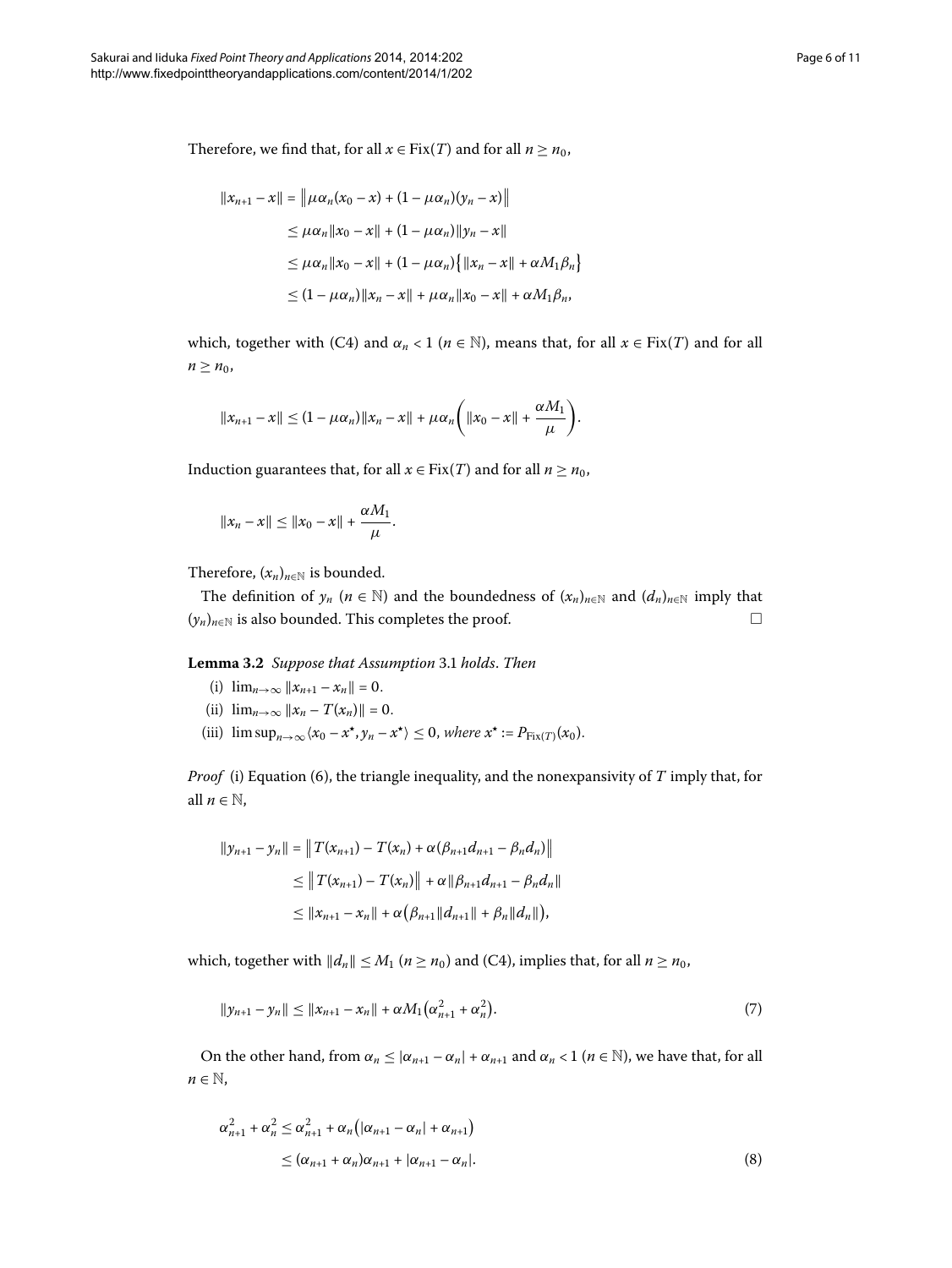$$
||x_{n+1} - x_n|| = ||\mu \alpha_n x_0 + (1 - \mu \alpha_n) y_n - (\mu \alpha_{n-1} x_0 + (1 - \mu \alpha_{n-1}) y_{n-1})||
$$
  
\n
$$
= ||\mu(\alpha_n - \alpha_{n-1}) x_0 + (1 - \mu \alpha_n) (y_n - y_{n-1})
$$
  
\n
$$
+ \mu(\alpha_{n-1} - \alpha_n) y_{n-1}||
$$
  
\n
$$
\leq \mu |\alpha_n - \alpha_{n-1}| (||x_0|| + ||y_{n-1}||) + (1 - \mu \alpha_n) ||y_n - y_{n-1}||
$$
  
\n
$$
\leq (1 - \mu \alpha_n) ||y_n - y_{n-1}|| + M_2 |\alpha_n - \alpha_{n-1}|,
$$

where  $M_2 := \sup_{n \in \mathbb{N}} \mu(||x_0|| + ||y_n||) < \infty$  $M_2 := \sup_{n \in \mathbb{N}} \mu(||x_0|| + ||y_n||) < \infty$  $M_2 := \sup_{n \in \mathbb{N}} \mu(||x_0|| + ||y_n||) < \infty$ . Hence, (7) and (8) ensure that, for all  $n \ge n_0$ ,

<span id="page-6-0"></span>
$$
||x_{n+1} - x_n|| \le (1 - \mu \alpha_n) ||x_n - x_{n-1}|| + \alpha M_1 ((\alpha_n + \alpha_{n-1})\alpha_n + |\alpha_n - \alpha_{n-1}|)
$$
  
+  $M_2 |\alpha_n - \alpha_{n-1}|$   
=  $(1 - \mu \alpha_n) ||x_n - x_{n-1}|| + (\alpha M_1 + M_2) |\alpha_n - \alpha_{n-1}|$   
+  $\frac{\alpha M_1}{\mu} (\alpha_n + \alpha_{n-1}) \mu \alpha_n$ .

Proposition 2.2, (C1), (C2), and (C3) lead us to

<span id="page-6-1"></span>
$$
\lim_{n \to \infty} \|x_{n+1} - x_n\| = 0. \tag{9}
$$

(ii) From  $||x_{n+1} - y_n|| = \mu \alpha_n ||x_0 - y_n|| \le M_2 \alpha_n$  ( $n \in \mathbb{N}$ ), (C1) means that  $\lim_{n \to \infty} ||x_{n+1} - y_n||$ *y<sub>n</sub>*  $|| = 0$ . Since the triangle inequality ensures that  $||y_n - x_n|| \le ||y_n - x_{n+1}|| + ||x_{n+1} - x_n||$  $(n \in \mathbb{N})$  $(n \in \mathbb{N})$ , we find from (9) that

$$
\lim_{n \to \infty} \|d_{n+1}\| = \frac{1}{\alpha} \lim_{n \to \infty} \|y_n - x_n\| = 0.
$$
 (10)

From the definition of  $d_{n+1}$  ( $n \in \mathbb{N}$ ), we have, for all  $n \ge n_0$ ,

<span id="page-6-2"></span>
$$
0 \leq \frac{1}{\alpha} \|T(x_n) - x_n\| \leq \|d_{n+1}\| + \beta_n \|d_n\| \leq \|d_{n+1}\| + M_1 \beta_n.
$$

Since Equation (10[\)](#page-6-1) and  $\lim_{n\to\infty} \beta_n = 0$  guarantee that the right-hand side of the above inequality converges to 0, we find that

<span id="page-6-3"></span>
$$
\lim_{n \to \infty} \|T(x_n) - x_n\| = 0. \tag{11}
$$

(iii) From the limit superior of  $(\langle x_0 - x^*, y_n - x^* \rangle)_{n \in \mathbb{N}}$ , there exists  $(y_{n_k})_{k \in \mathbb{N}}$  ( $\subset (y_n)_{n \in \mathbb{N}}$ ) such that

$$
\limsup_{n \to \infty} \langle x_0 - x^*, y_n - x^* \rangle = \lim_{k \to \infty} \langle x_0 - x^*, y_{n_k} - x^* \rangle.
$$
\n(12)

 $M$ oreover, since  $(y_{n_k})_{k\in\mathbb{N}}$  is bounded, there exists  $(y_{n_{k_i}})_{i\in\mathbb{N}}$  (⊂  $(y_{n_k})_{k\in\mathbb{N}}$ ) which weakly converges to some point  $\hat{y}$  (∈ *H*[\)](#page-6-1). Equation (10) guarantees that  $(x_{n_{k_i}})_{i \in \mathbb{N}}$  weakly converges to *y*ˆ.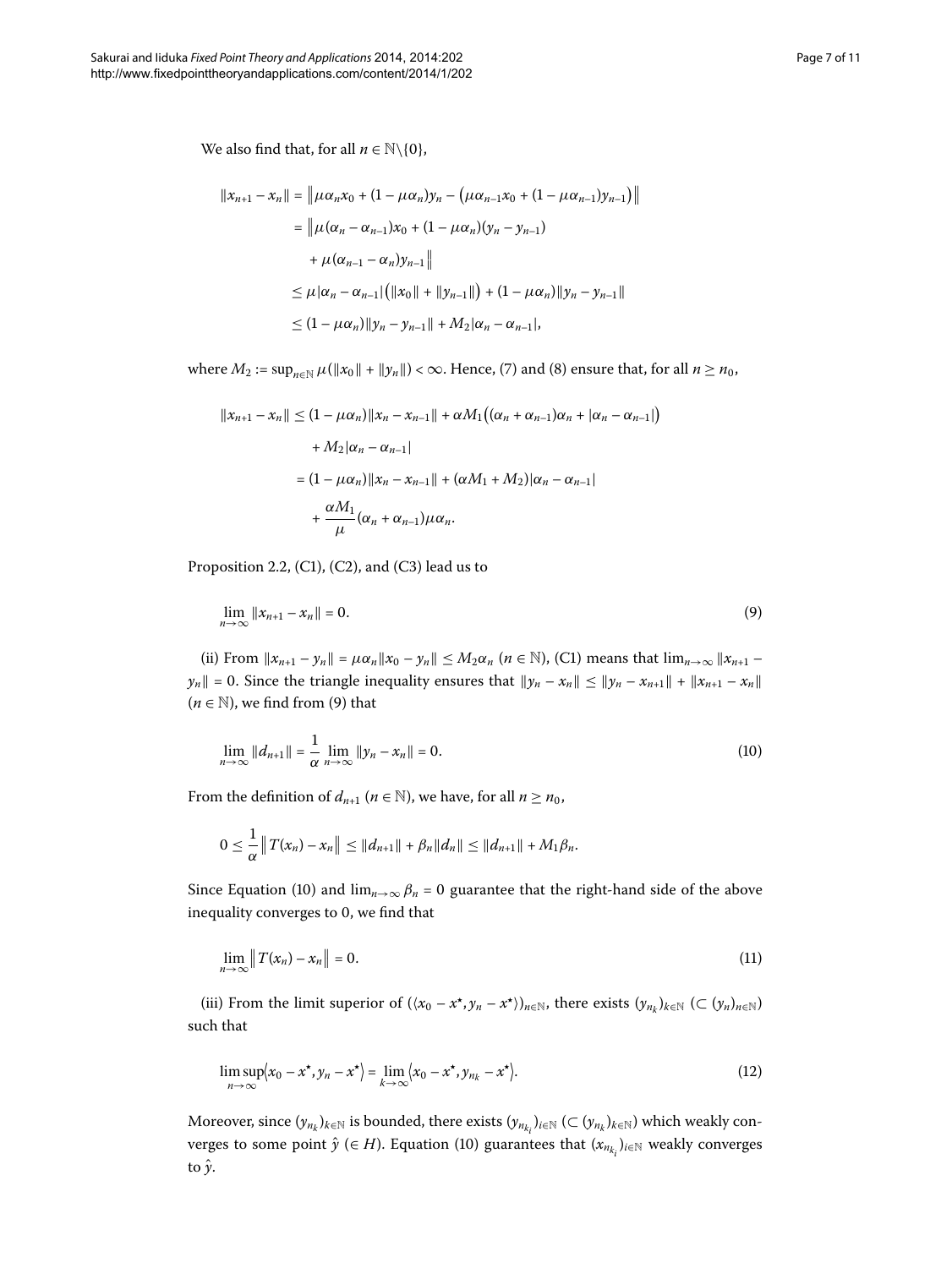We shall show that  $\hat{y} \in Fix(T)$ . Assume that  $\hat{y} \notin Fix(T)$ , *i.e.*,  $\hat{y} \neq T(\hat{y})$ . Proposition 2.3, (11[\)](#page-6-2), and the nonexpansivity of  $T$  ensure that

$$
\liminf_{i \to \infty} ||x_{n_{k_i}} - \hat{y}|| < \liminf_{i \to \infty} ||x_{n_{k_i}} - T(\hat{y})||
$$
\n
$$
= \liminf_{i \to \infty} ||x_{n_{k_i}} - T(x_{n_{k_i}}) + T(x_{n_{k_i}}) - T(\hat{y})||
$$
\n
$$
= \liminf_{i \to \infty} ||T(x_{n_{k_i}}) - T(\hat{y})||
$$
\n
$$
\leq \liminf_{i \to \infty} ||x_{n_{k_i}} - \hat{y}||.
$$

This is a contradiction. Hence,  $\hat{y} \in Fix(T)$  $\hat{y} \in Fix(T)$ . Hence, (12) and Proposition 2.1(ii) guarantee that

$$
\limsup_{n\to\infty}\left\langle x_0-x^{\star},y_n-x^{\star}\right\rangle=\lim_{i\to\infty}\left\langle x_0-x^{\star},y_{n_{k_i}}-x^{\star}\right\rangle=\left\langle x_0-x^{\star},\hat{y}-x^{\star}\right\rangle\leq 0.
$$

This completes the proof.

Now, we are in a position to prove Theorem 3.1.

*Proof of Theorem* 3[.](#page-3-3)1 The inequality  $||x + y||^2 \le ||x||^2 + 2\langle y, x + y \rangle$   $(x, y \in H)$  $(x, y \in H)$ , (6), and the nonexpansivity of *T* imply that, for all  $n \in \mathbb{N}$ ,

$$
\|y_n - x^*\|^2 = \|T(x_n) - x^* + \alpha \beta_n d_n\|^2
$$
  
\n
$$
\leq \|T(x_n) - T(x^*)\|^2 + 2\alpha \beta_n \langle y_n - x^*, d_n \rangle
$$
  
\n
$$
\leq \|x_n - x^*\|^2 + M_3 \alpha_n^2,
$$

where  $\beta_n \le \alpha_n^2$   $(n \in \mathbb{N})$  and  $M_3 := \sup_{n \in \mathbb{N}} 2\alpha |\langle y_n - x^*, d_n \rangle| < \infty$ . We thus have that, for all  $n \in \mathbb{N}$ ,

$$
||x_{n+1} - x^*||^2 = ||\mu \alpha_n (x_0 - x^*) + (1 - \mu \alpha_n) (y_n - x^*)||^2
$$
  
\n
$$
= \mu^2 \alpha_n^2 ||x_0 - x^*||^2 + (1 - \mu \alpha_n)^2 ||y_n - x^*||^2
$$
  
\n
$$
+ 2\mu \alpha_n (1 - \mu \alpha_n) (x_0 - x^*, y_n - x^*)
$$
  
\n
$$
\leq \mu^2 \alpha_n^2 ||x_0 - x^*||^2 + (1 - \mu \alpha_n)^2 \{ ||x_n - x^*||^2 + M_3 \alpha_n^2 \}
$$
  
\n
$$
+ 2\mu \alpha_n (1 - \mu \alpha_n) (x_0 - x^*, y_n - x^*)
$$
  
\n
$$
\leq (1 - \mu \alpha_n) ||x_n - x^*||^2 + \{ \mu \alpha_n ||x_0 - x^*||^2 + \frac{M_3 \alpha_n}{\mu} \} \mu \alpha_n
$$
  
\n
$$
+ \{ 2(1 - \mu \alpha_n) (x_0 - x^*, y_n - x^*) \} \mu \alpha_n.
$$

Proposition 2[.](#page-5-2)2, (C1), (C2), and Lemma 3.2(iii) lead one to deduce that

$$
\lim_{n\to\infty}\left\|x_{n+1}-x^{\star}\right\|^2=0.
$$

 $\Box$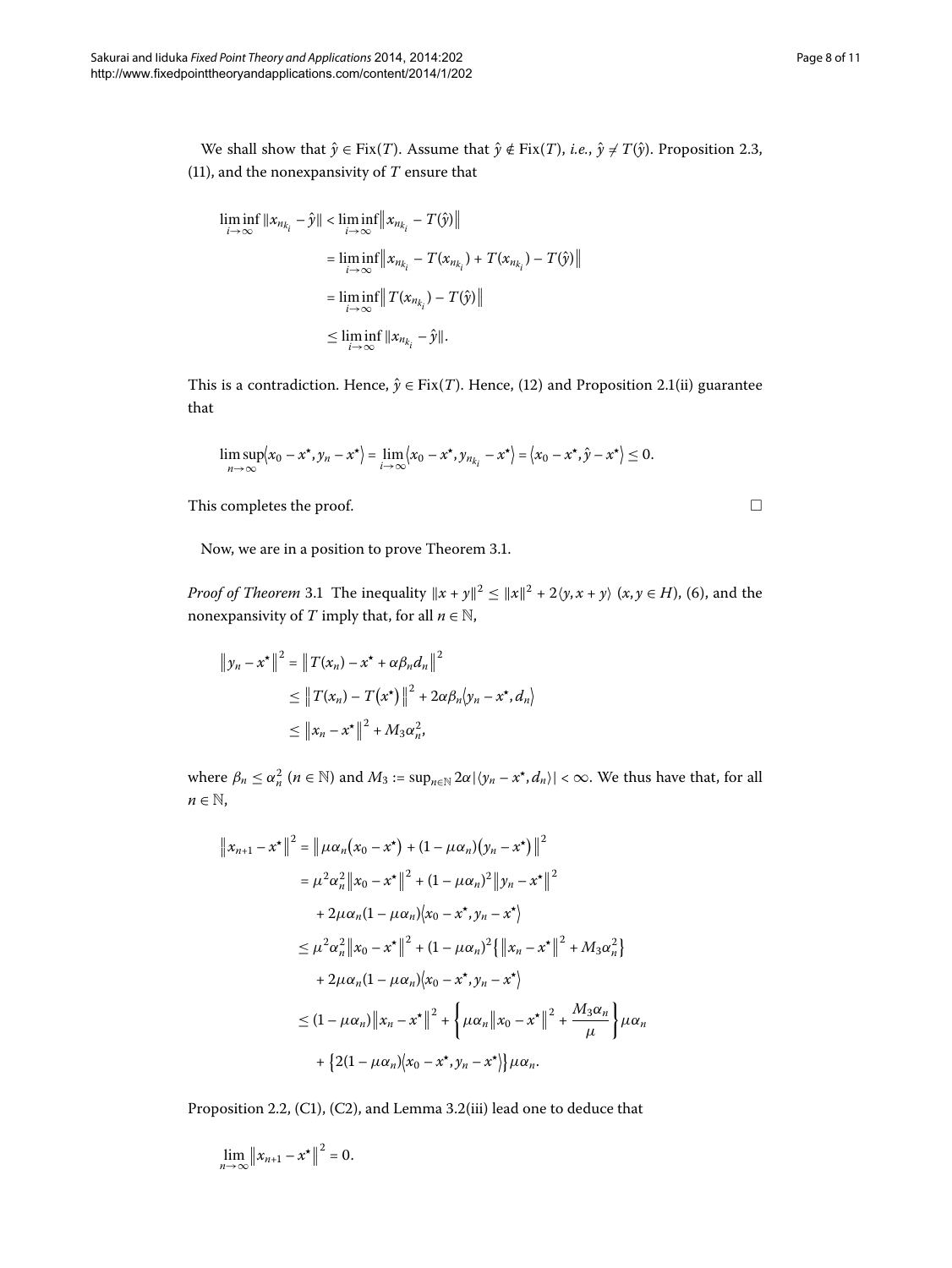This guarantees that  $(x_n)_{n \in \mathbb{N}}$  generated by Algorithm 3[.](#page-3-1)1 strongly converges to  $x^* :=$  $P_{\text{Fix}(T)}(x_0).$ 

Suppose that Fix(*T*) is bounded. Then we can set a bounded, closed convex set  $C$  ( $\supset$ Fix(*T*)) such that  $P_C$  can be computed within a finite number of arithmetic operations (*e.g.*, *C* is a closed ball with a large enough radius). Hence, we can compute

<span id="page-8-1"></span>
$$
x_{n+1} := P_C(\mu \alpha_n x_0 + (1 - \mu \alpha_n) y_n)
$$
\n<sup>(13)</sup>

instead of  $x_{n+1}$  in Algorithm 3.1. From  $(x_n)_{n\in\mathbb{N}} \subset C$ , the boundedness of *C* means that  $(x_n)_{n \in \mathbb{N}}$  is bounded. The nonexpansivity of *T* guarantees that  $||T(x_n) - T(x)|| \le ||x_n - x||$  $(x \in Fix(T))$ , which means that  $(T(x_n))_{n \in \mathbb{N}}$  is bounded. Therefore, (C5) holds. We can prove that Algorithm 3[.](#page-3-1)1 with (13) strongly converges to a point in  $Fix(T)$  by referring to the proof of Theorem 3.1.

<span id="page-8-0"></span>Let us consider the case where  $Fix(T)$  is unbounded. In this case, we cannot choose a bounded *C* satisfying  $Fix(T) \subset C$ . Although we can execute Algorithm 3.1, we need to verify the boundedness of  $(T(x_n) - x_n)_{n \in \mathbb{N}}$ . Instead, we can apply the Halpern algorithm (1) to this case without any problem. However, the Halpern algorithm would converge slowly because it is based on the steepest descent method (see Section [\)](#page-0-1). Hence, in this case, it would be desirable to execute not only the Halpern algorithm but also Algorithm 3[.](#page-3-1)1.

#### <span id="page-8-3"></span>**4 Numerical examples and conclusion**

Let us apply the Halpern algorithm [\(](#page-2-0)1) and Algorithm 3[.](#page-3-1)1 to the following convex feasibility problem  $[5]$  $[5]$ ,  $[1,$  Example 5.21].

**Problem 4.1** Given a nonempty, closed convex set  $C_i \subset \mathbb{R}^N$  (*i* = 0, 1, ..., *m*),

<span id="page-8-2"></span>find 
$$
x^* \in C := \bigcap_{i=0}^m C_i
$$
,

where one assumes that  $C \neq \emptyset$ .

Define a mapping  $T: \mathbb{R}^N \to \mathbb{R}^N$  by

$$
T := P_0 \left( \frac{1}{m} \sum_{i=1}^{m} P_i \right),\tag{14}
$$

where  $P_i := P_{C_i}$  ( $i = 0, 1, ..., m$ ) stands for the metric projection onto  $C_i$ . Since  $P_i$  ( $i =$  $(0, 1, \ldots, m)$  $(0, 1, \ldots, m)$  is nonexpansive, *T* defined by (14) is also nonexpansive. Moreover, we find that

$$
Fix(T) = Fix(P_0) \cap \bigcap_{i=1}^m Fix(P_i) = C_0 \cap \bigcap_{i=1}^m C_i = C.
$$

Therefore, Problem 4[.](#page-2-1)1 coincides with Problem 2.1 with *T* defined by [\(](#page-8-2)14).

The experiment used an Apple Macbook Air with a  $1.30\text{GHz}$  Intel(R) Core(TM) i5-4250U CPU and 4GB DDR3 memory. The Halpern algorithm (1[\)](#page-2-0) and Algorithm 3[.](#page-3-1)1 were written in Java. The operating system of the computer was Mac OSX version 10.8.5.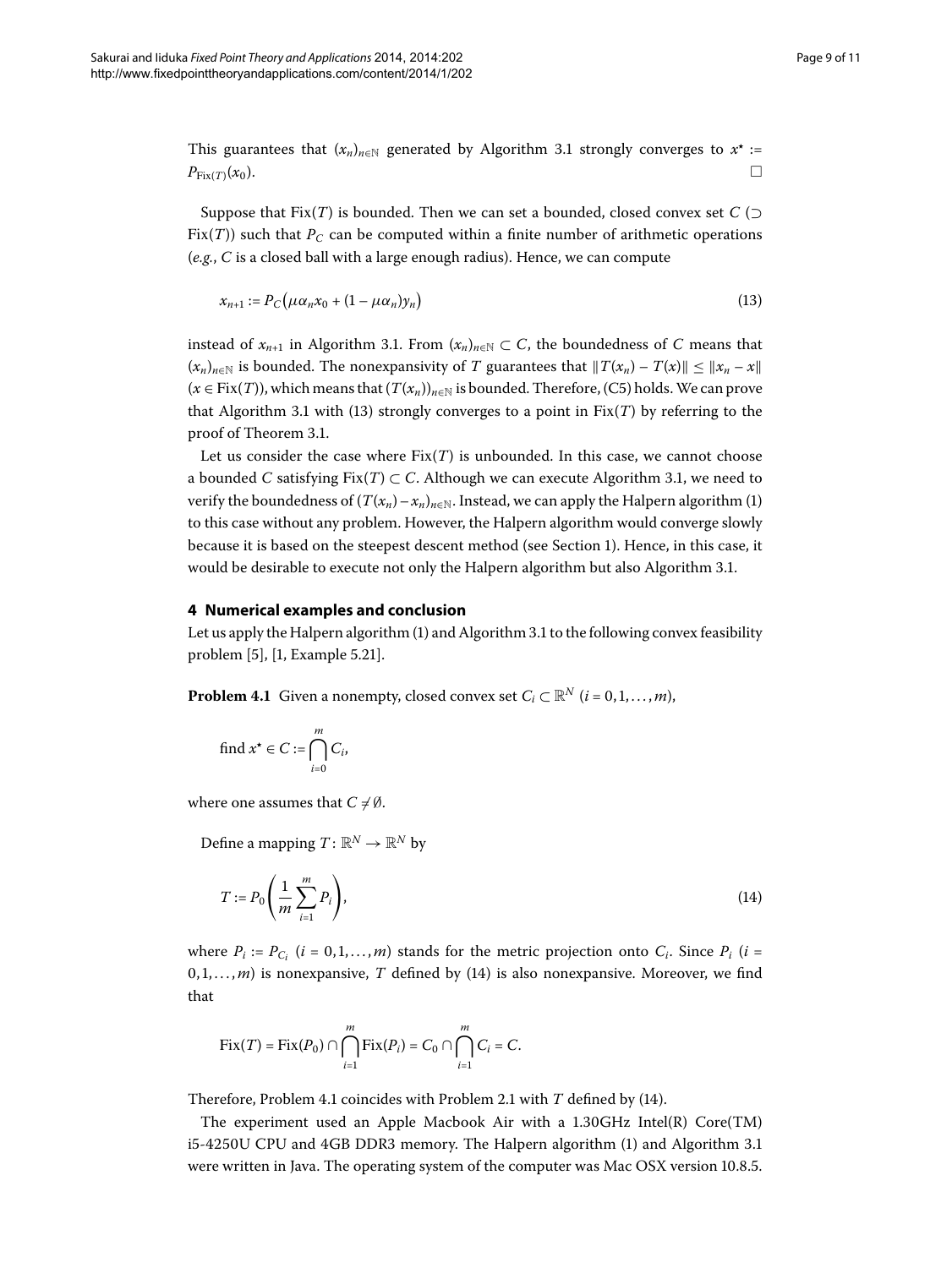<span id="page-9-1"></span>

We set *α* := 1, *μ* :=  $1/10^5$ , *α<sub>n</sub>* :=  $1/(n + 1)$  (*n* ∈ N), and  $β_n$  :=  $1/(n + 1)^2$  (*n* ∈ N) in Algo-rithm 3[.](#page-3-1)1 and compared Algorithm 3.1 with the Halpern algorithm (1[\)](#page-2-0) with  $\alpha_n := \mu/(n+1)$  $(n \in \mathbb{N})$ . In the experiment, we set  $C_i$  ( $i = 0, 1, ..., m$ ) as a closed ball with center  $c_i \in \mathbb{R}^N$ and radius  $r_i > 0$ . Thus,  $P_i$  ( $i = 0, 1, ..., m$ ) can be computed with

$$
P_i(x) := c_i + \frac{r_i}{\|c_i - x\|} (x - c_i) \quad \text{if } \|c_i - x\| > r_i,
$$

or  $P_i(x) := x$  if  $||c_i - x|| \leq r_i$ .

We set *N* := 100, *m* := 3,  $r_i$  := 1 (*i* = 0, 1, 2, 3), and  $c_0$  := 0. The experiment used random vectors  $c_i \in (-1/\sqrt{N}, 1/\sqrt{N})^N$   $(i = 1, 2, 3)$  generated by the java.util.Random class so as to satisfy  $C \neq \emptyset$ . We also used the java.util.Random class to set a random initial point in  $(-16, 16)^N$ .

Figure 1 describes the behaviors of  $||T(x_n) - x_n||$  $||T(x_n) - x_n||$  $||T(x_n) - x_n||$  for the Halpern algorithm (1) and Al-gorithm 3[.](#page-3-1)1 (proposed). The *x*-axis and *y*-axis represent the elapsed time and value of  $||T(x_n) - x_n||$ [.](#page-3-1) The results show that compared with the Halpern algorithm, Algorithm 3.1 dramatically reduces the time required to satisfy  $||T(x_n) - x_n|| < 10^{-6}$ . We found that the Halpern algorithm took 850 iterations to satisfy  $||T(x_n) - x_n|| < 10^{-6}$ , whereas Algo-rithm 3[.](#page-3-1)1 took only six.

This paper presented an algorithm to accelerate the Halpern algorithm for finding a fixed point of a nonexpansive mapping on a real Hilbert space and its convergence analysis. The convergence analysis guarantees that the proposed algorithm strongly converges to a fixed point of a nonexpansive mapping under certain assumptions. We numerically compared the abilities of the proposed and Halpern algorithms in solving a concrete fixed point problem. The results showed that the proposed algorithm performs better than the Halpern algorithm.

#### <span id="page-9-0"></span>**Competing interests**

The authors declare that they have no competing interests.

#### **Authors' contributions**

All authors contributed equally to the writing of this paper. All authors read and approved the final manuscript.

#### **Acknowledgements**

We are sincerely grateful to the associate editor Lai-Jiu Lin and the two anonymous reviewers for helping us improve the original manuscript.

**Endnote**<br><sup>a</sup> Examples of  $(\alpha_n)_{n\in\mathbb{N}}$  and  $(\beta_n)_{n\in\mathbb{N}}$  satisfying (C1)-(C4) are  $\alpha_n := 1/(n+1)^a$  and  $\beta_n := 1/(n+1)^{2a}$  ( $n \in \mathbb{N}$ ), where  $a \in (0, 1]$ .

Received: 5 June 2014 Accepted: 3 September 2014 Published: 26 Sep 2014